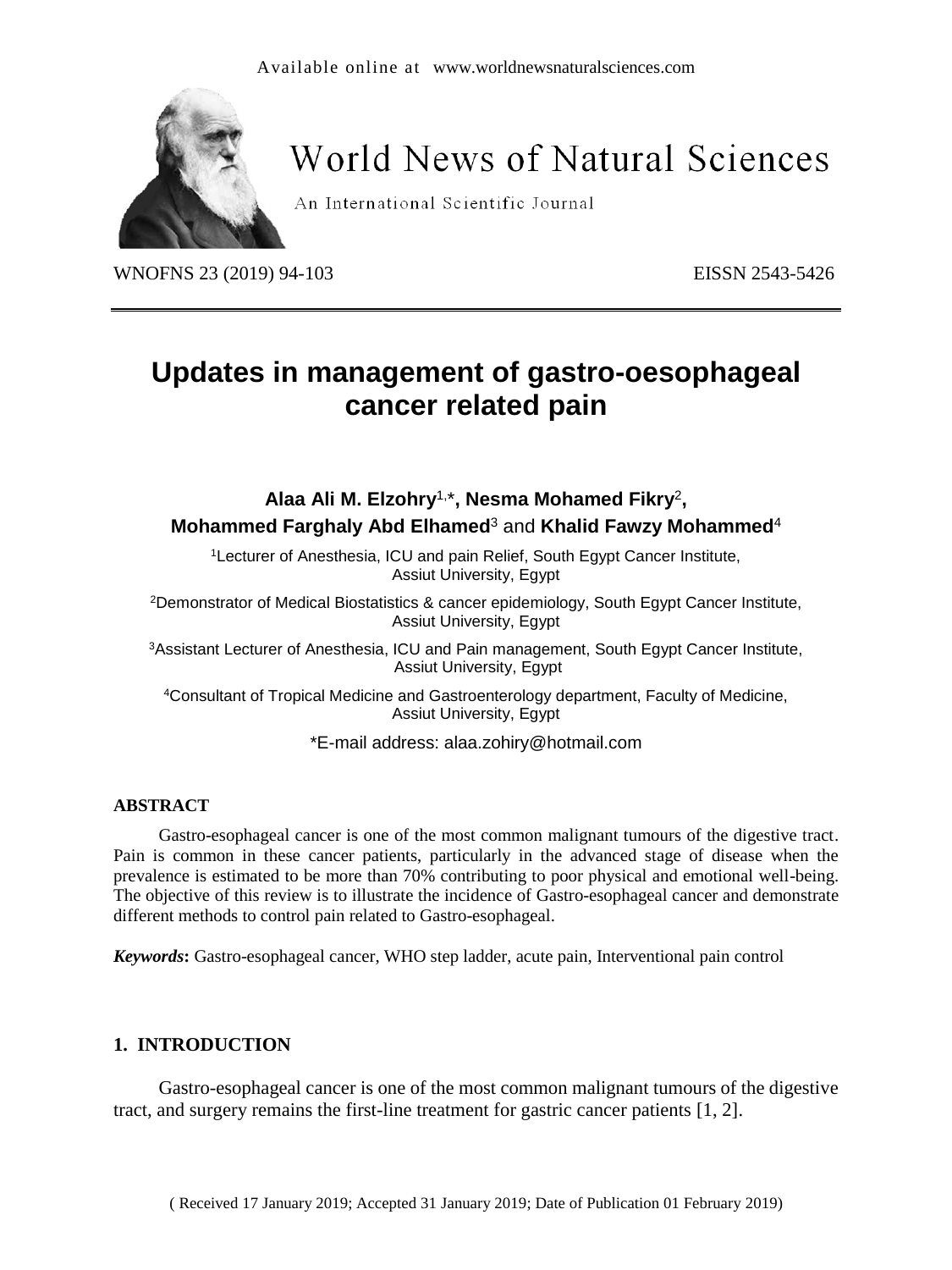

Although still relatively uncommon in Western countries, esophageal cancer is fatal in the vast majority of cases. In the United States, an estimated 16,980 new cases will be diagnosed in 2015, and 15,590 deaths will result from the disease (although many cases at the gastro esophageal [GE] junction may be counted as gastric cancer). The esophagus extends from the crico-pharyngeal sphincter to the gastro esophageal (GE) junction and is commonly divided into the cervical, upper- to mid-thoracic, and thoracic portions. This can be important, because histology and optimal treatment approaches may vary considerably according to the site of the cancer. It may not be possible to determine the site of origin if the cancer involves the GE junction itself.

Despite all advances in prevention, early detection, and newer, more effective treatment modalities, cancer in general remains one of the most debilitating and deadly diseases nowadays, and is the second leading cause of mortality of all Americans [3].

The sheer potential for suffering from cancer can be a horrifying experience for anyone bearing this diagnosis, while pain is probably one of the most frightening of all cancer symptoms for patients and their families (Valdimarsdottir et al 2002; Winslow et al 2005). According to statistics published by the American Cancer Society in 2002, "50%–70% of people with cancer experience some degree of pain" [4], which usually only intensifies as the disease progresses.

Pain is common in cancer patients, particularly in the advanced stage of disease when the prevalence is estimated to be more than 70% [5], contributing to poor physical and emotional well-being. The most comprehensive systematic review indicates pain prevalence ranging from 33% in patients after curative treatment, to 59% in patients on anticancer treatment and to 64% in patients with metastatic, advanced or terminal disease [6].

Pain has a high prevalence earlier in disease in specific cancer types such as pancreatic  $(44\%)$  and head and neck cancer  $(40\%)$  [7].

Increased survival with either life-prolonging treatment or curative treatment results in increased numbers of patients experiencing persistent pain due to treatment or disease, or a combination of both [8]. Approximately 5%–10% of cancer survivors have chronic severe pain that interferes significantly with functioning [9].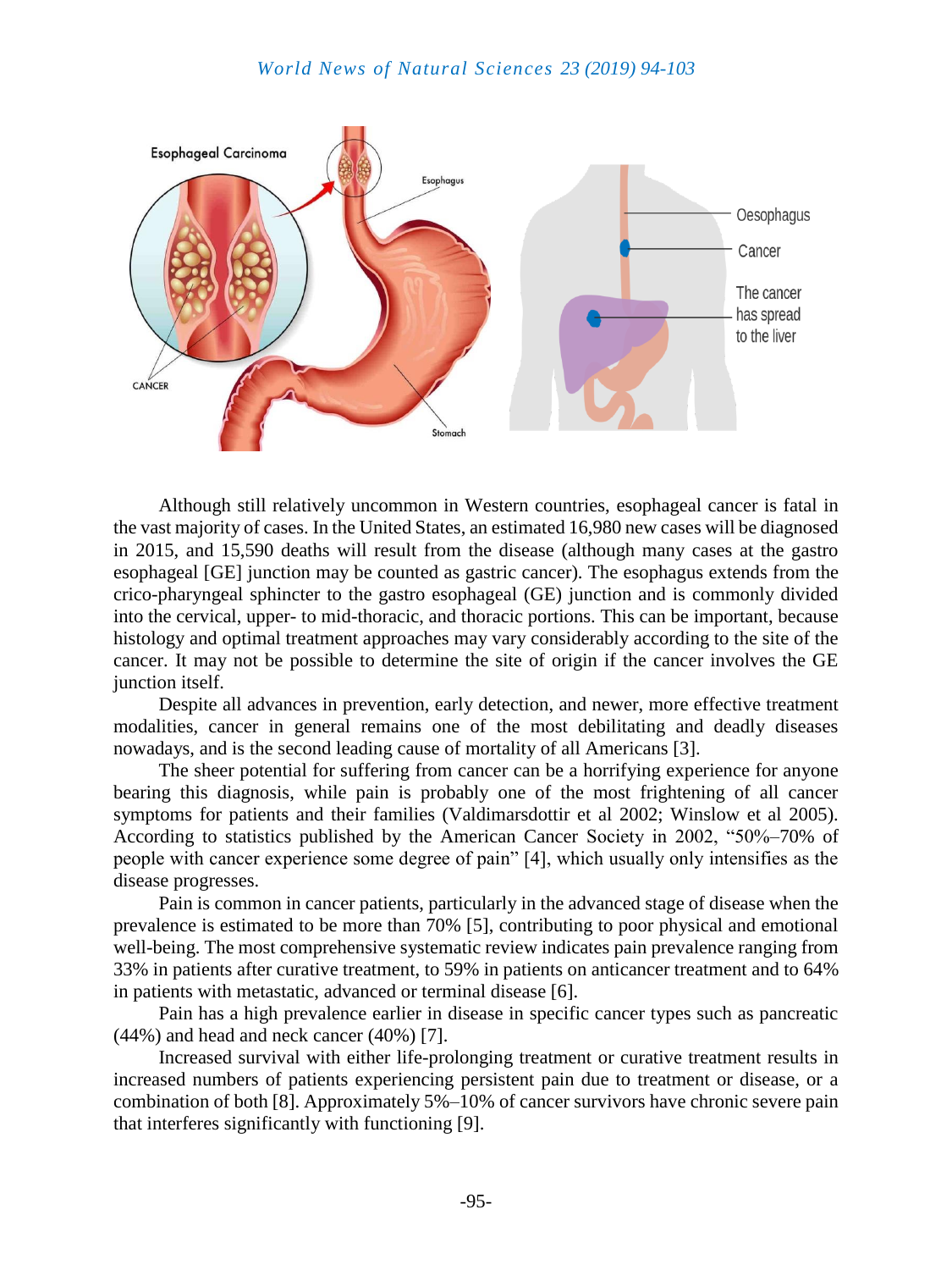Despite guidelines and the availability of opioids (the mainstay of moderate to severe cancer pain management), under treatment is common. European studies [10] confirmed these data from the United States, showing that different types of pain or pain syndromes were present in all stages of cancer and were not adequately treated in a significant percentage of patients, ranging from 56% to 82.3%.

According to a systematic review published in 2014 [11] using the Pain Management Index (PMI) [12], approximately one-third of patients do not receive appropriate analgesia proportional to their pain intensity (PI).High prevalence has also been documented in haematology patients at diagnosis, during therapy and in the last month of life [13].

These data reinforce the recommendation that patient with advanced or metastatic cancer require management within an integrated system for palliative care [11]. Cancer-related pain may be presented as a major issue of healthcare systems world-wide: 14.1 million new cancer cases and 8.2 million deaths occurred worldwide in 2012, based on GLOBOCAN estimates [14] and incidence will be  $> 15$  million in 2020, based on projections [15].

Suboptimal pain control can be very debilitating. Patients and their families tend to be under great distress after the diagnosis of cancer. Although many of these patients carry a very poor prognosis, prompt and effective pain control can prevent needless suffering, may significantly improve the quality of their lives, and may potentially spare families the feeling of helplessness and despair [16].

Less than half get adequate relief of their pain, which negatively impacts their quality of life. The incidence of pain in advanced stages of invasive cancer approaches 80% and it is 90% in patients with metastases to osseous structures [17].

#### **Assessment of pain**

Initial and ongoing assessment of pain should be an integral part of cancer care and indicates when additional comprehensive assessment is needed .The regular self-reporting of PI with the help of validated assessment tools is the first step towards effective and individualized treatment. The most frequently used standardized scales and are the visual analogue scale (VAS), the verbal rating scale (VRS) and the numerical rating scale (NRS) [18].

Assessment of the pain descriptors improves the choice of therapy. There are two types of pain: nociceptive pain and neuropathic pain.

- a) Nociceptive: caused by ongoing tissue damage, either somatic (such as bone pain) or visceral (such as gut or hepatic pain); or
- b) Neuropathic: caused by damage or dysfunction in the nervous system, such as in brachial plexopathy or in spinal cord compression by tumors [19].

#### **Nociceptive pain**

Stimulus is transmitted by peripheral nerves from specialized pain receptors, called nociceptors, whose function is to report any injury, which in cancer patients is usually secondary to invasion of tumor into bone, joints, or connective tissue.

Nociceptive pain can be somatic (usually sharp or dull well-localized aching or squeezing sensation), visceral (usually poor-localized deep pressure-like sensation), and associated with invasive procedures, ie, lumbar puncture, biopsy, surgical intervention.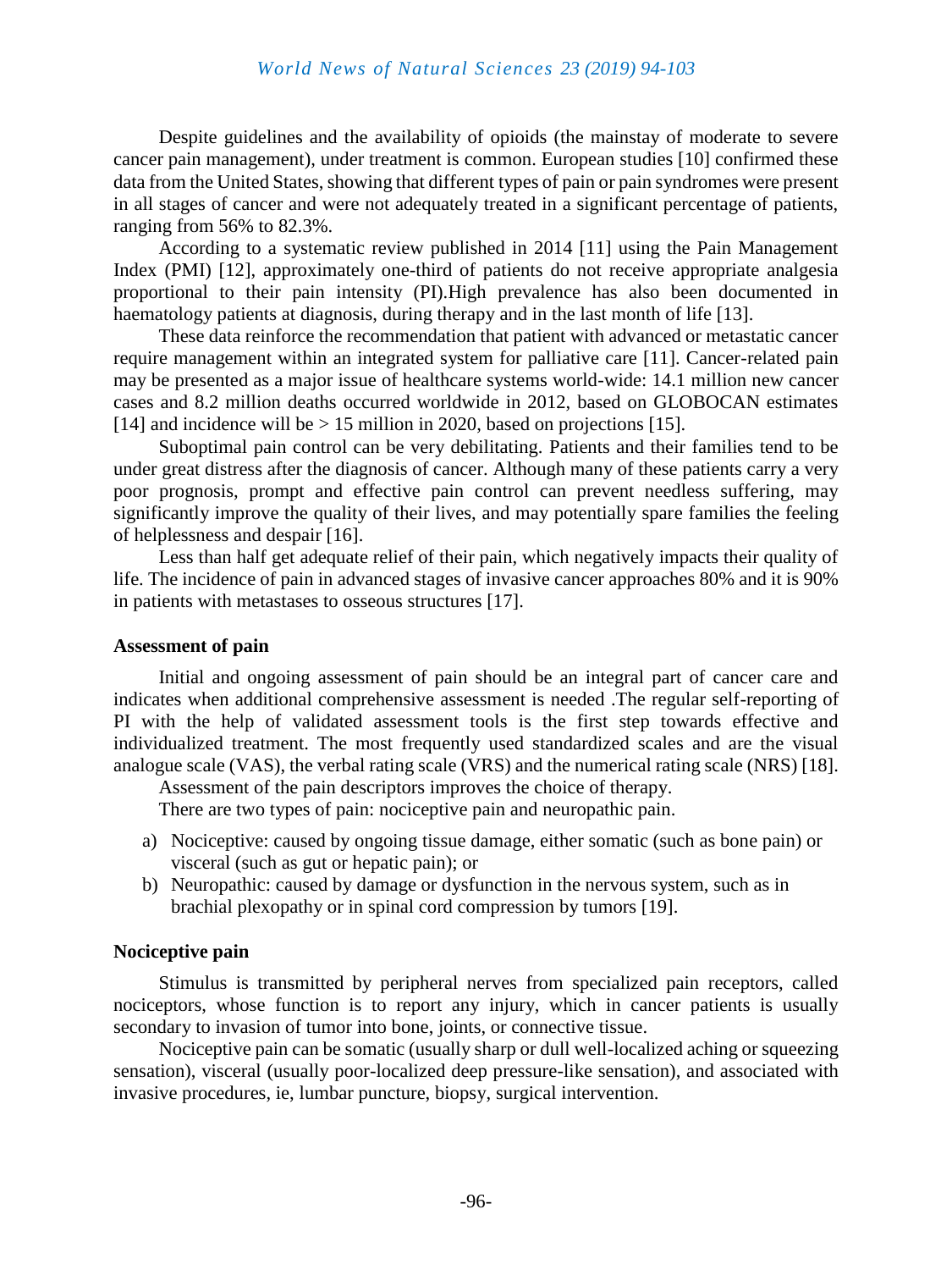#### **Neuropathic pain**

On the other hand, results from mechanical or metabolic injury to the nervous system itself, either centrally or peripherally, and is generally associated with mishandling of incoming somato-sensory stimuli. In patients with advanced cancer this can be a result of tumor infiltration of nerves or nerve roots, as well as iatrogenic in nature as a result of exposure to chemotherapeutic agents (ie, vinca alkaloids) or radiation therapy. The etiology of cancer pain is multi-factorial. It may arise due to cancer itself due to release of inflammatory mediators or due to metastases to distant tissues including bones and neuronal tissue and cancer treatment. Sensory neurons are degenerated after chemotherapy and lead to neuropathic pain [20].

'By any reasonable code, freedom from pain should be a basic human right, limited only by our knowledge to achieve it' Ronald Melzack [21]. It is the basic duty of all healthcare professionals to relieve pain, and the most important indication for treating pain after surgery is humanitarian [21]. Acute pain is an important fear for most patients and influences their recovery and overall experience [22].



Pain management may improve quality of life at any stage of cancer, so managing your pain is our priority. Our experienced pain management team cares for you throughout your treatment, to help reduce your pain and help you get comfortable. We use a variety of modalities to treat and control pain, including:

- Prescription medications
- Implanted pain pumps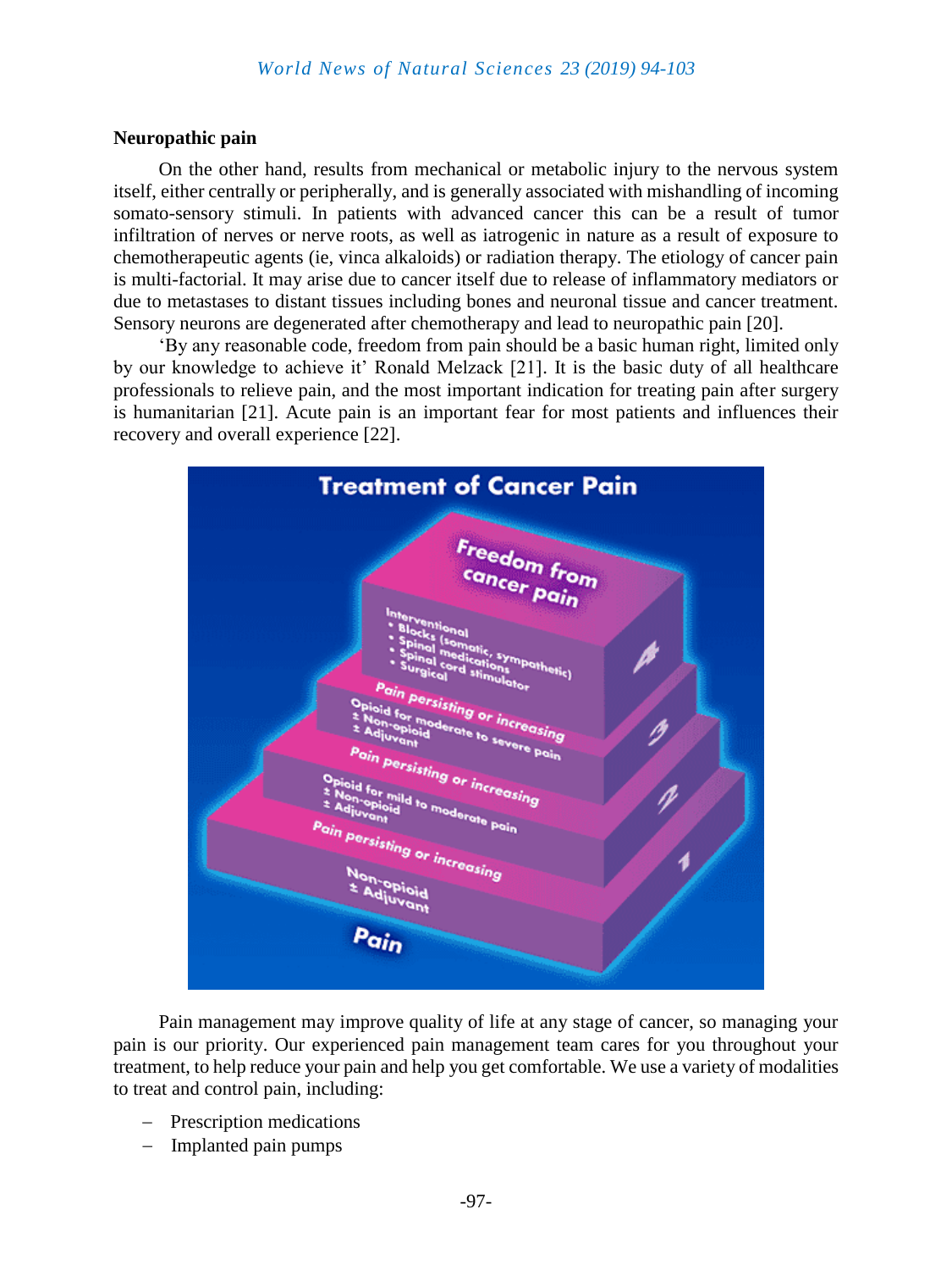- Nerve block therapies
- Physical therapy
- Acupuncture and auriculotherapy
- Massage therapy
- Relaxation techniques and guided imagery
- Chiropractic treatment

probably the most widely used are the guidelines developed by the World Health Organization (WHO) 20 years ago, which include the 3-step "analgesic ladder" designed to facilitate and standardize pharmacologic cancer pain management and advise physicians worldwide how to better provide pain management to their patients

#### **Treatment choices for cancer pain**

The type of pain experienced influences the choice of medications and their use. Some of the factors that influence the treatment choices include:

- The location of the pain
- $-$  The severity of the pain
- $\overline{ }$  The type of pain such as sharp, tingling or aching
- Whether the pain is persistent, or comes and goes
- What activities or events make the pain worse
- What activities or events make the pain better
- Current medications
- How much current medications ease the pain
- The impact the pain has on lifestyle, such as poor quality of sleep or loss of appetite.
- Types of medications for cancer pain relief

Some people respond better to certain pain-killing medications than others, so treatment is always individual.

#### **Pain relief can be provided by a range of medications, including:**

#### **Aspirin-like drugs**

– these medications are used for bone pain, and pain caused by inflammation (such aspleurisy). Some people experience stomach problems, such as indigestion and bleeding, with this type of medication. Aspirin itself is generally avoided, because it is too hard on the stomach if taken regularly.

#### **Paracetamol**

– is important in cancer pain control. It is usually well tolerated, doesn't affect the stomach and won't thin the blood. It is helpful to reduce fevers and relieve bone pain, and is often used along with opioids.

# **Opioids**

– such as codeine and morphine. Some of the side effects may include nausea, vomiting, drowsiness and constipation. There is no danger of addiction if taken for pain relief purposes.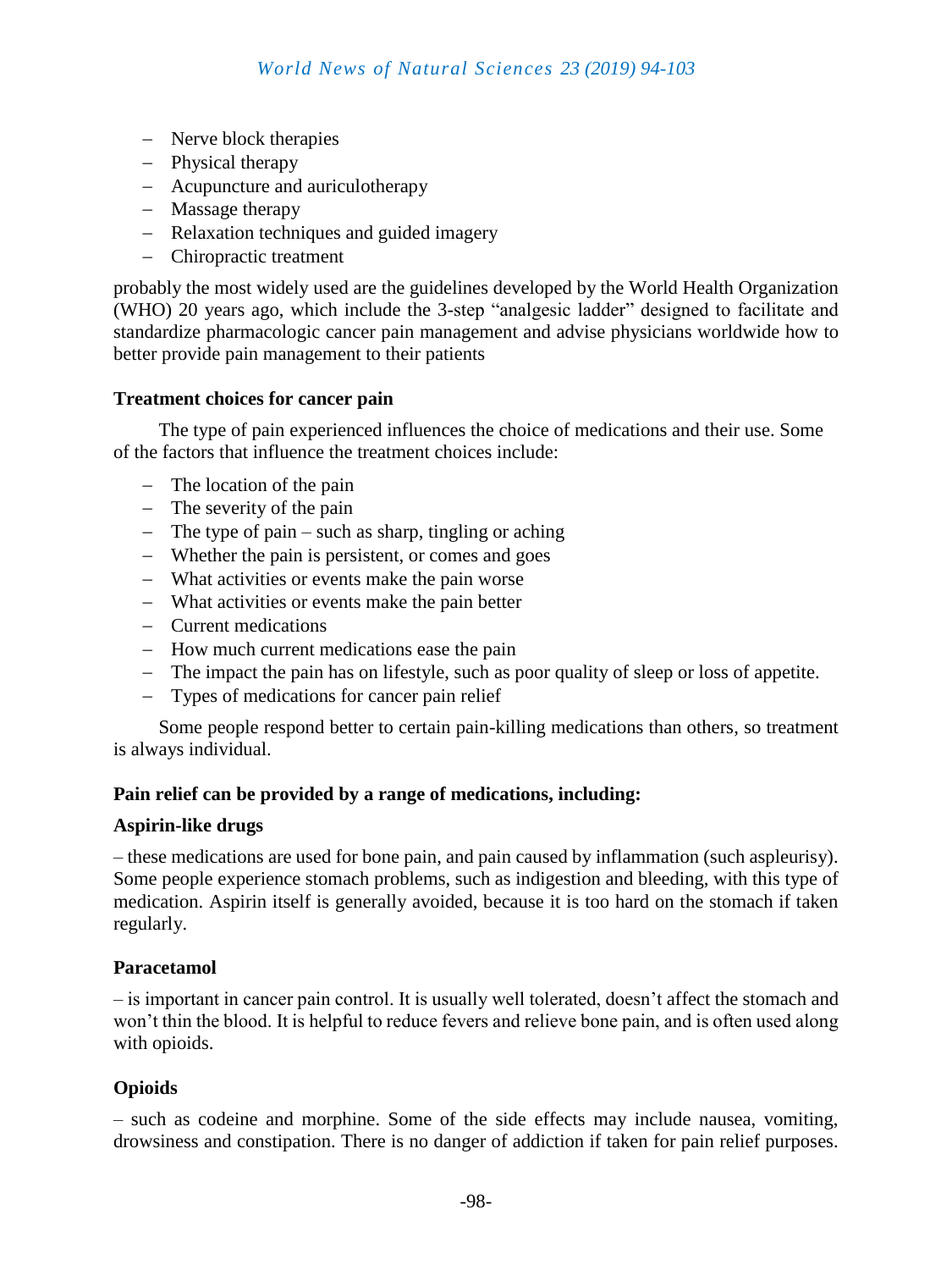There are several newer opioids available, so one can usually be found to suit. Many people worry about taking opioids, because they are afraid to become addicted or think they should wait until they are very ill before they use these drugs. Evidence shows that it is far better to find a suitable opioid and use it regularly from the time when your pain becomes constant. This makes it easier to maintain the activities and interests you enjoy.

#### **Different forms of pain-relieving medication**

Helpful relaxation therapies include meditation, massage, taichi, yoga and hypnotherapy. Pain-relieving medication can be administered in different ways, including:

#### **Tablets or syrups**

– These can be taken by mouth and are simple to use. However, if nausea or vomiting is a problem, tablets or syrups may not be practical.

# **Injections**

– Injections into the skin are painless, effective and quick acting. Continuous infusions under the skin may be set up and maintained at home, using a small portable pump.

### **Intravenous injections**

– Medications are administered directly to the bloodstream via a slender tube (Catheter) inserted into a vein. this method works quicker than tablets, syrups or regular injections, but it isinconvenient for long-term administration for people who are at home.

# **Spinal injections**

– Medications are administered though a small catheter in the back (epidural catheter). This procedure must be performed by an anaesthetist. Generally, this type of pain relief is offered when other methods fail

In comparison to parenteral opioid pain therapy alone, TEA provides superior analgesia after esophagectomy [23, 24] and is considered by many surgeons and anesthesiologists to represent the "goldstandard" with regard to postoperative pain control after thoracotomy in general. However, for technical and safety reasons, not all patients are suitable candidates for the placement of thoracic epidural catheters. For patients in whom TEA is not possible but epidural analgesia per se is not contraindicated, lumbar epidural analgesia (LEA) may represent a compromise approach for analgesia after thoracoab-dominal esophagectomy though pain control postoperatively is inferior to that obtained by TEA [25].

A variety of nonneuraxial techniques have been studied and recommended for postthoracotomy pain control; the most promising of these include intrapleural, intercostal, and paravertebral approaches. Intercostal nerve catheters in combination with patient controlled analgesia (PCA) have been compared with TEA producing mixed results [26, 27].

Intrapleural and thoracotomy wound catheters have also been utilized, though rigorous comparison to standard therapies are lacking [28, 29]. Paravertebral blockade has shown promise as an alternative therapy [30] with analgesic efficacy comparable to that of TEA by randomized trial [31] and meta-analysis [32] and with a favorable side-effect profile [32] and has been advocated as a superior modality by several authors [33, 34]. Whether paravertebral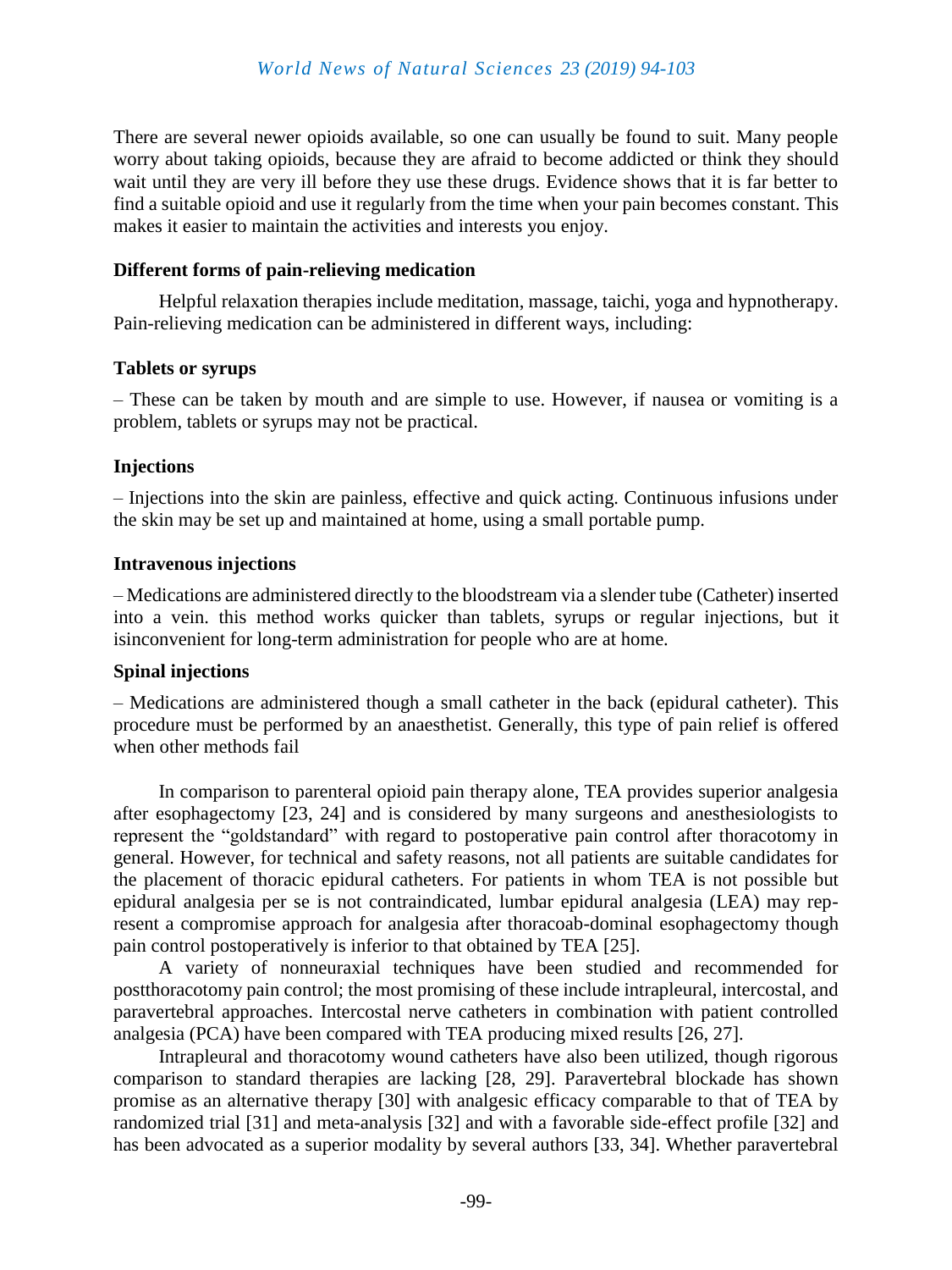analgesia will replace TEA for postthoracotomy pain may depend on the identification of outcome advantages that have thus far been ascribed only to TEA.

Specific epidural management strategies should ideally consider the dermatomal range of incision(s), the impact of incisional pain on respiratory function, the likelihood and impact of respiratory depression, and the intraoperative impact of an epidural induced sympathectomy on hemodynamic status.

Since the thoracoabdominal esophagectomy requires both thoracotomy and laparotomy incisions, any plan for postoperative pain control should address this fact. A variety of management strategies have been reported, but most centers which perform transthoracic and thoracoabdominal esophageal surgeries utilize a multimodal approach to pain management including preoperative placement of a thoracic epidural catheter unless contraindicated, intraor postoperative bolus and infusion of a dilute local anesthetic such as ropivacaine or bupivacaine along with fentanyl or hydromorphone. An additional epidural bolus of preservative free morphine may provide a wider neuraxial spread and may provide synergism with the infused local anesthetics, but requires postoperative respiratory monitoring because of the possibility of delayed respiratory depression. Whether to bolus or infuse epidural local anesthetics pre- or intraoperatively has been a subject of debate among anesthesiologists. Arguments that a preemptive initiation of analgesia might provide better acute and chronic pain control have been based largely on theoretical considerations. Results thus far are mixed, suggesting that preoperative dosing of epidural catheters may produce better acute pain control [35, 36]. Although acute pain after thoracotomy has been shown to predict chronic pain [37], the efficacy of preemptive epidural analgesia on preventing chronic postthoracotomy pain is not supported by a recent meta-analysis [36].



Kaplan-Meier survival curves for patients with and without epidural use (univariate  $P$ , 0.0001\*).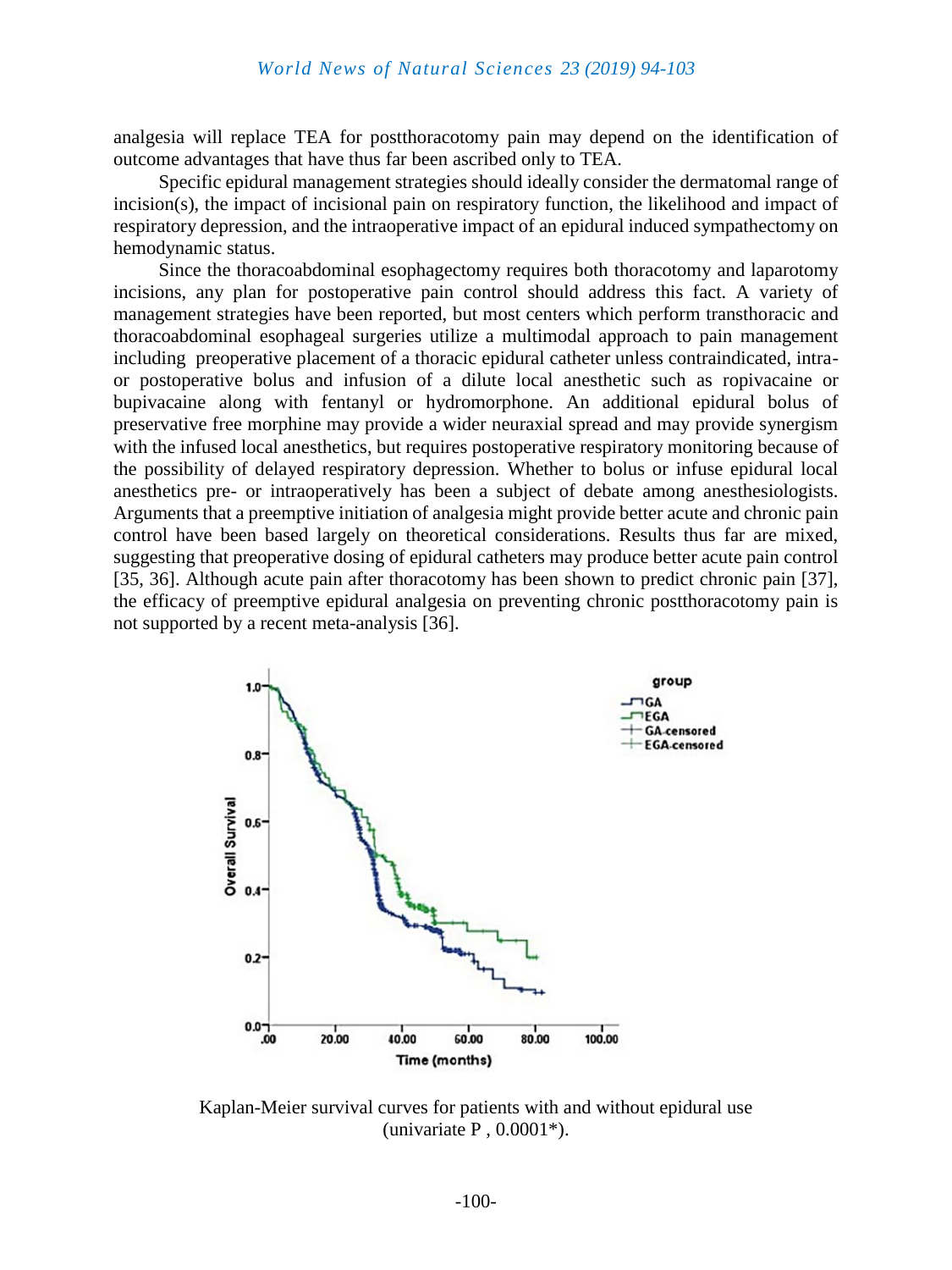#### **References**

- [1] Marrelli D, De Stefano A, de Manzoni G, Morgagni P, Di LA, Roviello F. Prediction of recurrence after radical surgery for gastric cancer: a scoring system obtained from a prospective multicenter study. *Ann Surg.* 2005, 241: 247-55.
- [2] Eschwège P, Dumas F, Blanchet P, et al. Haematogenous dissemination of prostatic epithelial cells during radical prostatectomy. *Lancet* 1995, 346: 1528-30.
- [3] Jemal A, Tiwari RC, Murray T, et al. 2004. Cancer Statistics, *CA Cancer J Clin 54*: 8– 29.
- [4] [ACS] American Cancer Society. 2002. Cancer facts and figures 2002 [online]. Accessed 4 April 2006.
- [5] Portenoy RK. Treatment of cancer pain. *Lancet* 2011, 377: 2236–2247.
- [6] van den Beuken-van Everdingen MH, de Rijke JM, Kessels AG et al .Prevalence of pain in patients with cancer: a systematic review of the past 40 years. *Ann Oncol* 2007; 18: 1437–1449.
- [7] Burton AW, Fanciullo GJ, Beasley RD et al. Chronic pain in cancer survivor: a new frontier. *Pain Med* 2007; 8: 189–198.
- [8] Glare PA, Pamela S, Davies PS et al. Pain in cancer survivors. *J Clin Oncol* 2014; 32: 1739–1747.
- [9] Brown MDR, Juan D, Ramirez JD, Paul Farquhar-Smith P. Pain in cancer survivors. *Br J Pain* 2014; 8: 139–153.
- [10] Breivik H, Cherny N, Collett F et al. Cancer-related pain: a panEuropean survey of prevalence, treatment, and patient attitudes. AnnOncol 2009; 20: 1420–1433.
- [11] Greco MT, Roberto A, Corli O et al. Quality of cancer pain manage-ment: an update of a systematic review of undertreatment of patientswith cancer. *J Clin Oncol* 2014; 32: 4149–4154.
- [12] Cleeland CS, Gonin R, Hatfield AK et al. Pain and its treatment in out-patients with metastatic cancer. *N Engl J Med* 1994; 330: 592–596.
- [13] Bandieri E, Sichetti D, Luppi M et al. Is pain in patients with haemato-logical malignancies under-recognised? The results from Italian ECAD-O survey. *Leuk Res* 2010; 34: e334–e335.
- [14] Torre LA, Bray F, Siegel RL et al. Global cancer statistics, 2012. *CA Cancer J Clin* 2015; 65: 87–108.
- [15] Frankish H. 15 million new cancer cases per year by 2020, says WHO. *Lancet* 2003; 361: 1278.
- [16] Cherny NJ. 2000. The management of cancer pain. *CA Cancer J Clin* 50:70–116.
- [17] Pharo GH, Zhou L. 2005. Pharmacologic Management of Cancer Pain. *JAOA,* 105: S21–28.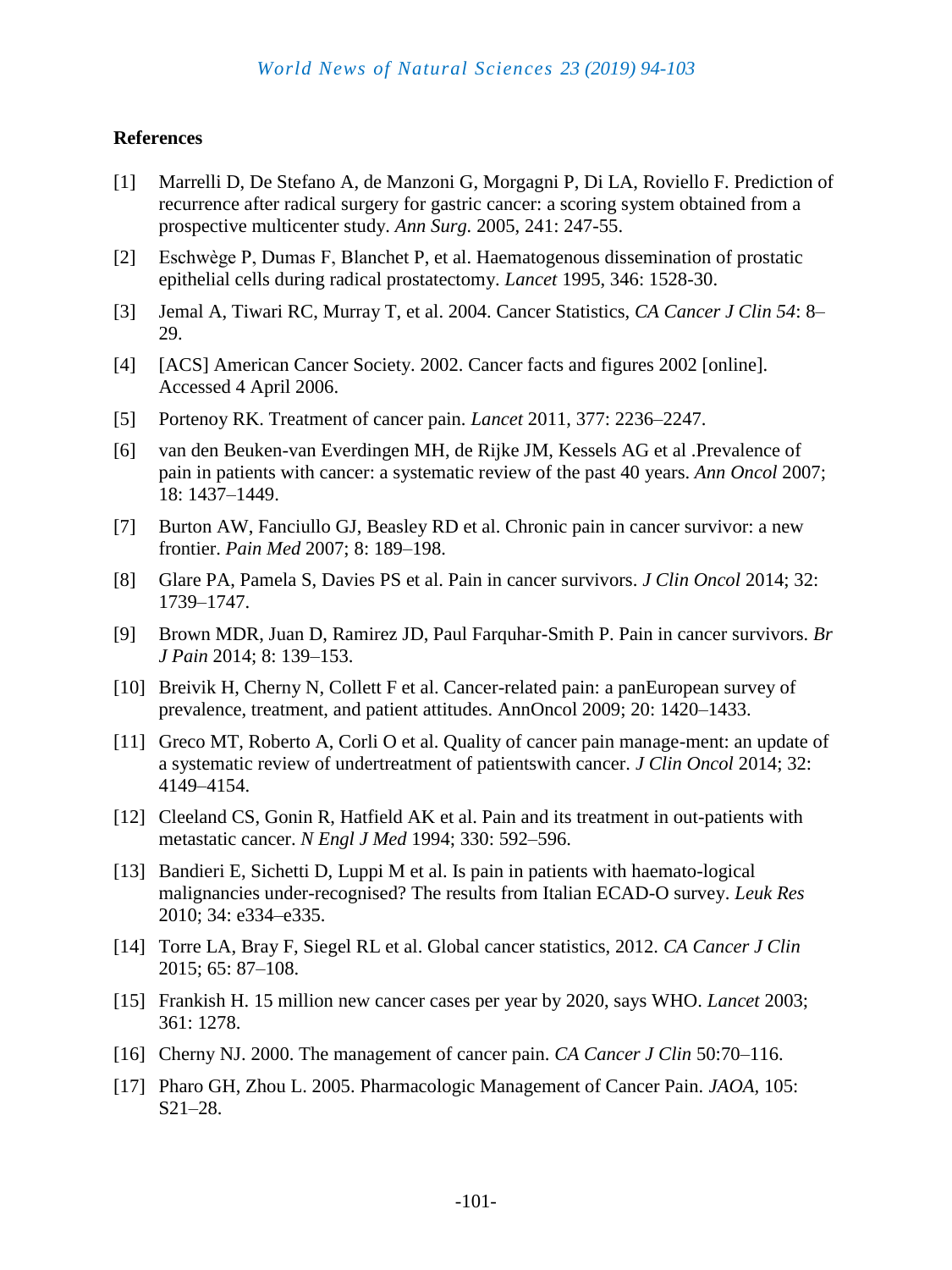- [18] Caraceni A, Cherny N, Fainsinger R et al. Pain measurement tools and methods in clinical research in palliative care: recommendations of an expert working group of the European Association of Palliative Care. *J Pain Symptom Manage* 2002; 23: 239–255.
- [19] Sun V, Borneman T, Piper B et al. Barriers to pain assessment and management in cancer survivorship. *J Cancer Surviv* 2008; 2: 65–71.
- [20] International Association for the Study of Pain, Mechanisms of Cancer Pain. [accessed on July 20, 2011].
- [21] Macintyre PE, Schug SA, Scott DA, et al. APM: SE Working Group of the Australian and New Zealand College of Anesthetists and Faculty of Pain Medicine. Acute Pain Management*.* Scientific Evidence (3rd edition), ANZCA & FPM, Melbourne; 2010.
- [22] Niraj G and Rowbotham J. Persistent post-operative pain: where are we now? *Br J Anaesth 107*: 25-29. 2011.
- [23] Rudin A, Flisberg P, Johansson J, Walther B, Lundberg CJ. Thoracic epidural analgesia or intravenous morphine analgesia after thoracoabdominal esophagectomy: a prospective follow-up of 201 patients. *J Cardiothorac Vasc Anesth.* 2005; 19(3): 350–7.
- [24] Flisberg P, Tornebrandt K, Walther B, Lundberg J. Pain relief after esophagectomy: thoracic epidural analgesia is better than parenteral opioids. *J Cardiothorac Vasc Anesth.* 2001; 15(3): 282–7.
- [25] Kahn L, Baxter FJ, Dauphin A, et al. A comparison of thoracic and lumbar epidural techniques for post-thoracoabdominal esophagectomy analgesia. *Can J Anaesth.* 1999; 46(5 Pt 1): 415–22.
- [26] Luketich JD, Land SR, Sullivan EA, et al. Thoracic epidural versus intercostal nerve catheter plus patient-controlled analgesia: a randomized study. *Ann Thorac Surg.* 2005; 79(6): 1845–1849.
- [27] Debreceni G, Molnar Z, Szelig L, Molnar TF. Continuous epidural or intercostal analgesia following thoracotomy: a prospective randomized double-blind clinical trial. *Acta Anaesthesiol Scand.* 2003; 47(9): 1091–5.
- [28] Francois T, Blanloeil Y, Pillet F, et al. Effect of interpleural administration of bupivacaine or lidocaine on pain and morphine requirement after esophagectomy with thoracotomy: a randomized, double-blind and controlled study. *Anesth Analg.* 1995; 80(4): 718–23.
- [29] Wheatley III GH, Rosenbaum DH, Paul MC, et al. Improved pain management outcomes with continuous infusion of a local anesthetic after thoracotomy. *J Thorac Cardiovasc Surg.* 2005; 130(2): 464–8.
- [30] .Marret E, Bazelly B, Taylor G, et al. Paravertebral block with ropivacaine 0.5% versus systemic analgesia for pain relief after thoracotomy. *Ann Thorac Surg.* 2005; 79(6): 2109–13.
- [31] Casati A, Alessandrini P, Nuzzi M, et al. A prospective, randomized, blinded comparison between continuous thoracic paravertebral and epidural infusion of 0.2% ropivacaine after lung resection surgery. *Eur J Anaesthesiol.* 2006; 23(12): 999–1004.